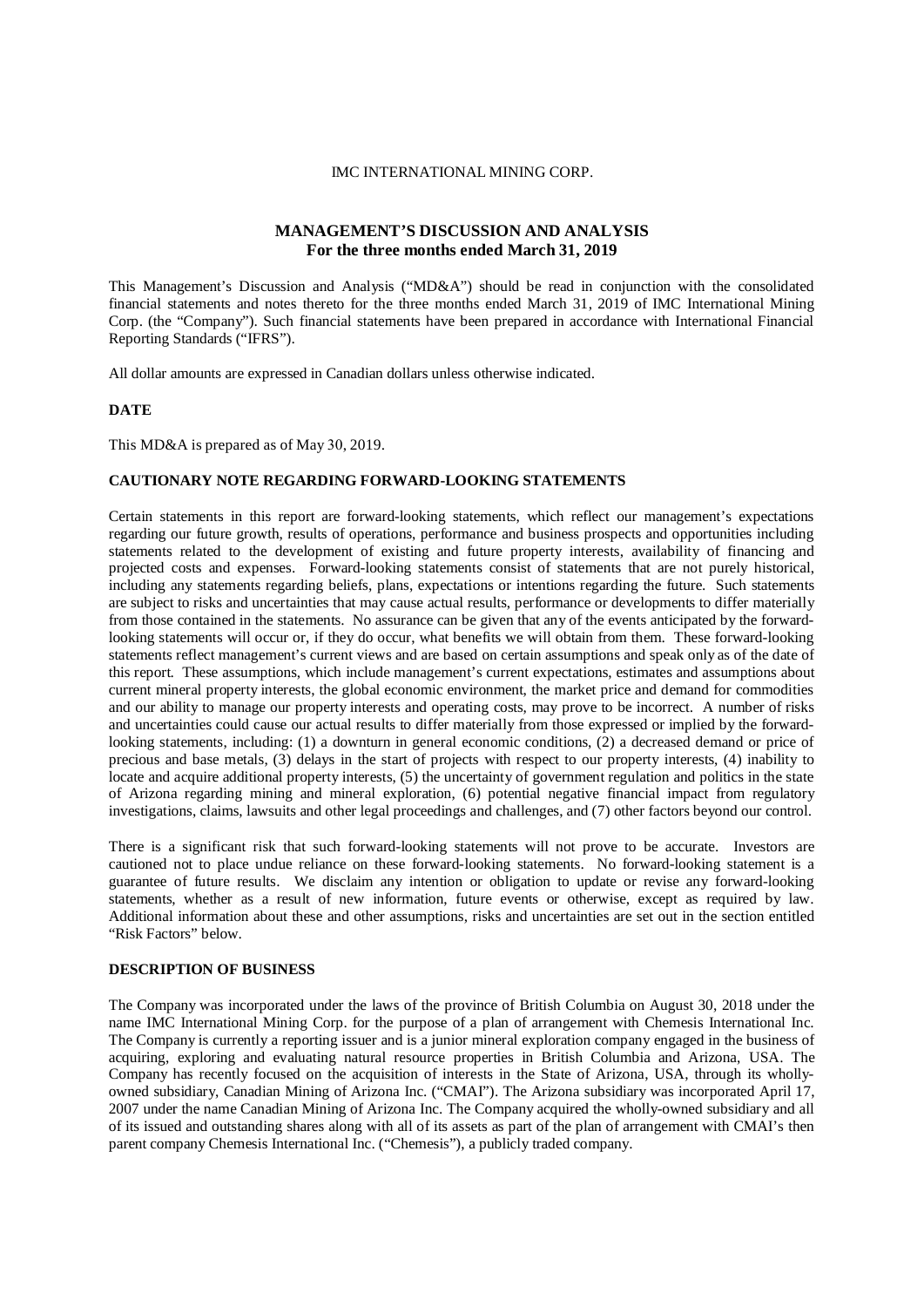The Company and Chemesis entered into a plan of arrangement (the "Arrangement") completed February 1, 2019. Under the terms of the Arrangement, the Company issued 3,246,621 common shares to Chemesis in exchange for Chemesis' 100% interest in Canadian Mining of Arizona Inc. Further, the Company granted 305,000 options at a weighted average exercise price of \$1.02 per option and 229,014 warrants at an exercise price of \$1.00.

The Company currently has one material exploration property, the Bullard Pass Property located in Arizona, USA, the details of which are set out below. The Company has not yet determined whether its property interests contain reserves that are economically recoverable. The recoverability of amounts shown for resource properties and related deferred exploration expenditures are dependent upon the discovery of economically recoverable reserves, confirmation of the Company's interest in the underlying mineral claims, the ability of the Company to obtain necessary financing to complete the development of the resource property and upon future profitable production or proceeds from the disposition thereof.

# **EXPLORATION ACTIVITY**

## **BULLARD PASS PROPERTY – ARIZONA, USA**

In 2007 the Canadian Mining of Arizona Inc. staked the DB 1 to 176 mineral claims totalling 3,420 acres and acquired 476.52 acres of Arizona State land under mineral exploration permit #08-111861, for total land holdings of 3,896.52 acres, located in the vicinity of the Harcuvar and Harquahala Mountains, Yavapai County, Arizona (the "Bullard Pass Property"). The Company subsequently reduced its ownership interest in the Bullard Pass Property to 22 claims. The Company has recently staked additional claims to increase the Property to 171 claims. The Company is evaluating the property to determine if further exploration will be performed.

# **DISCUSSION OF OPERATIONS**

The Company has yet to start activities aside from accrued CEO fees related to the spin out transaction and professional services provided to date. The Company is in the process of closing an equity financing to fund operations over its Bullard Pass property until such time as its properties are put into commercial production on a profitable basis. Since the plan of arrangement, the Company holds the Bullard Pass exploration property. Please see "Description of Business" for management's plans for the Company.

As an exploration stage company, the Company has not generated revenues to date from its property and anticipates that it will continue to require equity financing to fund operations until such time as its properties are put into commercial production on a profitable basis. Since the plan of arrangement, the Company holds the Bullard Pass exploration property. Please see "Description of Business" for management's plans for the Company. The following highlights the key operating expenditures during the current three months ended March 31, 2019.

### **For the three months ended March 31, 2019**

During the three months ended March 31, 2019, the Company incurred a net loss of \$28,694. The net loss for the three months ended March 31, 2019 consists primarily of the following:

- Consulting of \$9,450 consists of CEO services used in operational and corporate activities and reflects  $\mathcal{L}^{\pm}$ the needs of the Company as it strengthens exploration and evaluation activities;
- Professional fees of \$16,765 consist of the fees incurred to complete financing and listing transaction;
- Filing fees of \$2,090 primarily consists of the fees incurred to complete listing transactions;

During the three months ended March 31, 2019, the Company did not conduct any field exploration programs. The minimal exploration costs, which were capitalized, consisted of claim maintenance and claim staking inherited as part of the Plan of Arrangement with Chemesis International Inc. The Company holds one exploration stage mineral property consisting of the Bullard Pass Property as described under the heading "Description of Business". The Company owns 100% of the Bullard Pass claims and has no contractual obligations to perform work on this property.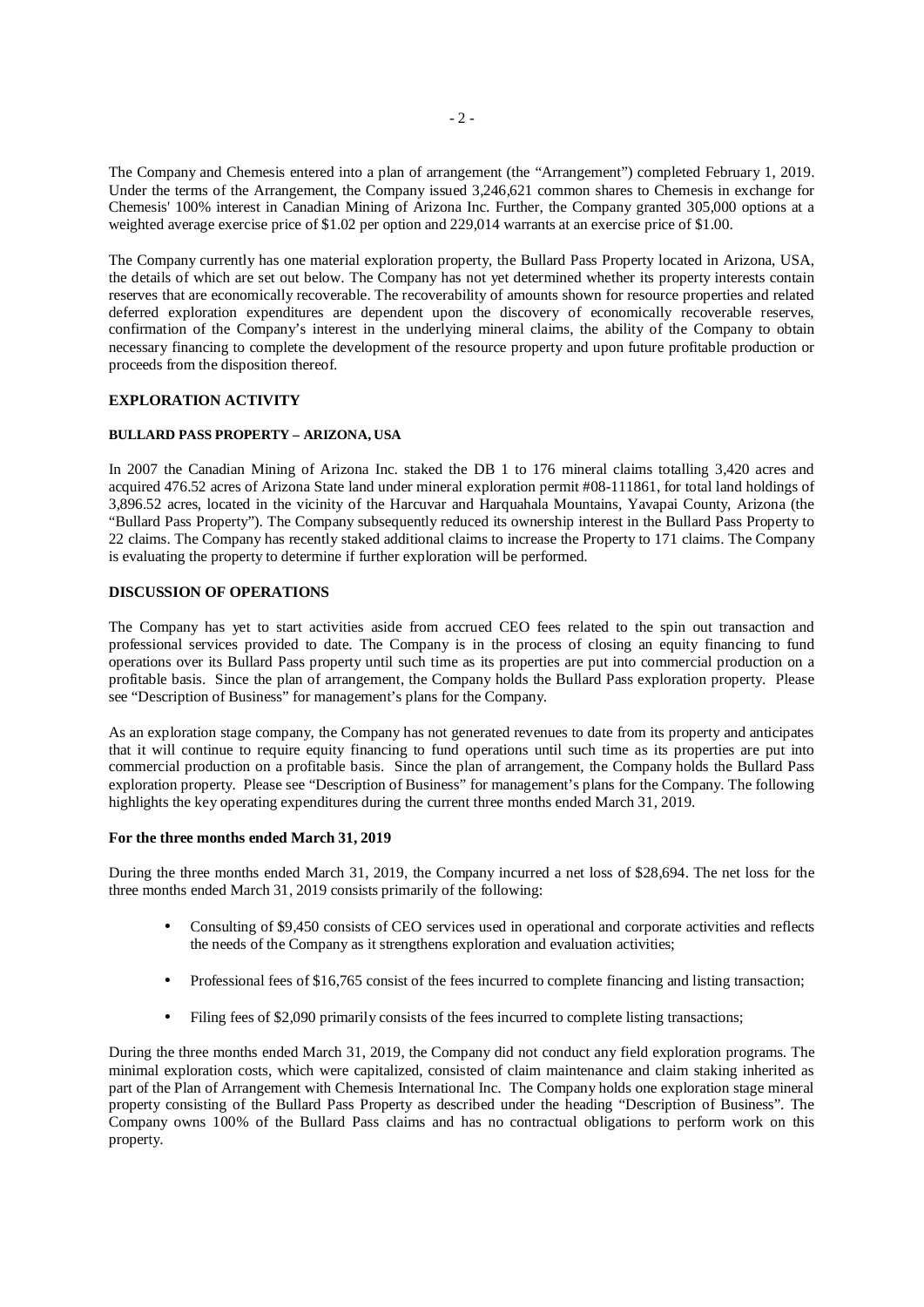### **SUMMARY OF QUARTERLY RESULTS**

|                                      | <b>Ouarter</b><br><b>Ended</b><br>March 31,<br>2019 | <b>Ouarter</b><br><b>Ended</b><br>December 31,<br>2018 | <b>Period from</b><br>incorporation on<br><b>August 30, 2018 to</b><br><b>September 30, 2018</b> |
|--------------------------------------|-----------------------------------------------------|--------------------------------------------------------|--------------------------------------------------------------------------------------------------|
| Revenue                              | Nil                                                 | Nil                                                    | Nil                                                                                              |
| Net loss                             | (28,694)                                            | (18,900)                                               | Nil                                                                                              |
| Loss per share,<br>basic and diluted | (28, 694)                                           | (18,900)                                               | Nil                                                                                              |

The following is a summary of the Company's financial results for the eight most recently completed quarters:

The activities of the Company consist of work performed to complete the plan of arrangement. This was completed February 1, 2019. The Company is in the process of completing a private placement with funds being used to execute exploration activities over its Bullard Pass property.

On a quarter-by-quarter basis the loss can fluctuate significantly due to a number of factors including exploration activities during the period, impairment of assets, and the timing of stock option grants, changes in nature of the business.

An analysis of the quarterly results over the quarters from inception shows a significant change in financial performance primarily due to the completion of the spin-out transaction and activities from a start-up. Transactions incurred to date, consist of legal and CEO fees.

# **LIQUIDITY**

The Company does not generate cash from operations. The Company finances exploration activities by raising capital from private placements and equity markets. The Company may encounter difficulty sourcing future financing in light of the recent economic downturn.

The Company had cash of \$399,612 at March 31, 2019. The Company had working capital of \$352,407 at March 31, 2019.

During the three months ended March 31, 2019:

- On February 1, 2019, issued 3,246,621 common shares pursuant to an arrangement to spin-out exploration and evaluation assets. Further, the Company issued 305,000 options at a weighted average exercise price of \$1.02 per option and 229,014 warrants at an exercise price of \$1.00 to complete the transaction.

The Company closed a private placement to issue 8,300,000 units at a price of \$0.05 per unit for total proceeds of \$415,000. Each unit consists of 1 common share and 1 common share purchase warrant exercisable to acquire an additional share of the Company at a price of \$0.10 per common share purchase warrant for a period of 2 years.

If additional funds are required, the Company plans to raise additional capital primarily through the private placement of its equity securities. Under such circumstances, there is no assurance that the Company will be able to obtain further funds required for the Company's continued working capital requirements. Due to the overall poor market conditions for junior mineral exploration companies, the Company may find it increasingly difficult to raise the funds required to continue the Company's operations. Share prices have undergone significant decreases and any issuance of the Company's equity securities in the near future may result in substantial dilution to the Company's existing shareholders.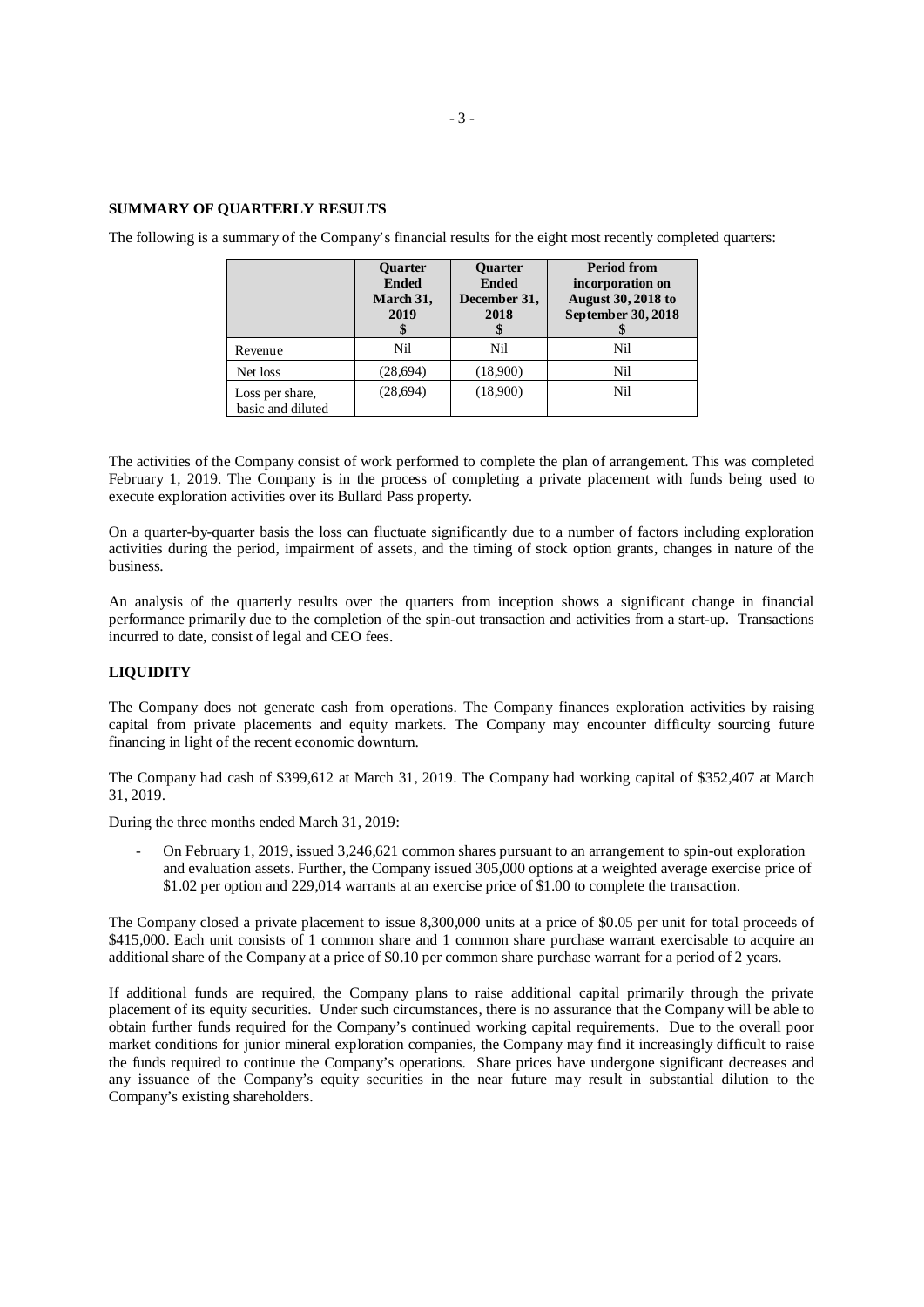# **LIQUIDITY AND CAPITAL RESOURCES**

The Company has no capital commitments in connection with its exploration property. The Company holds 100% interests in the Bullard Pass Property through its wholly-owned subsidiary and is not required to make any expenditure commitments on this property and has no contractual obligations on this property.

The Company will add and or drop claims based on geological merit and as financial resources allow.

### **Operating Activities**

The Company used net cash of \$389 in operating activities during the three months ended March 31, 2019.

### **Investing Activities**

The Company used net cash of \$nil in investing activities during the three months ended March 31, 2019.

#### **Financing Activities**

The Company received \$400,000 from financing activities during the three months ended March 31, 2019.

# **OFF-BALANCE SHEET ARRANGEMENTS**

The Company has not entered into any off-balance sheet arrangements.

# **TRANSACTIONS WITH RELATED PARTIES**

| <b>Relationships</b> | Nature of the relationship                                                                                                                                                                                   |  |  |  |
|----------------------|--------------------------------------------------------------------------------------------------------------------------------------------------------------------------------------------------------------|--|--|--|
| Key management       | Key management are those personnel having the<br>authority and responsibility for planning, directing and<br>controlling the Company and include the Chief<br>Executive Officer and Chief Financial Officer. |  |  |  |
|                      |                                                                                                                                                                                                              |  |  |  |

| Key management and directors compensation                    |  | <b>Management</b><br>services |  |
|--------------------------------------------------------------|--|-------------------------------|--|
| Services provided for the three months ended March 31, 2019: |  |                               |  |
| Chief executive officer                                      |  | 9.450                         |  |
|                                                              |  |                               |  |
|                                                              |  |                               |  |

These transactions were in the normal course of operations and measured at their exchange amounts, being the amounts agreed to by the parties to the transactions.

As of March 31, 2019, \$28,350 (December 31, 2018 - \$18,900) is owed to Brian Thurston, CEO of the Company for unpaid fees and expenses.

# **PROPOSED TRANSACTIONS**

As of the date of this MD&A, there were no proposed transactions.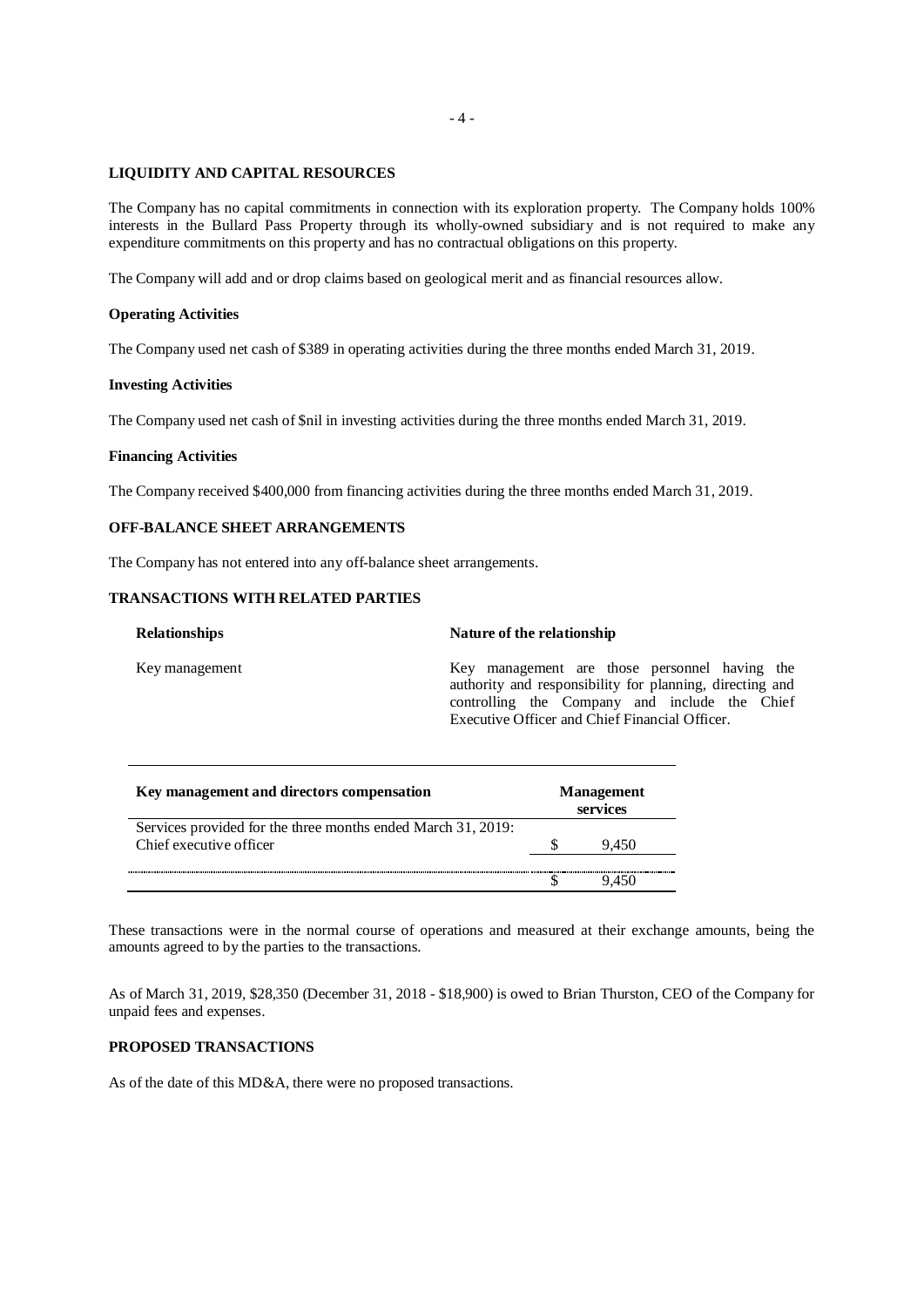#### **SUBSEQUENT EVENTS**

The Company closed a private placement to issue 8,300,000 units at a price of \$0.05 per unit for total proceeds of \$415,000. Each unit consists of 1 common share and 1 common share purchase warrant exercisable to acquire an additional share of the Company at a price of \$0.10 per common share purchase warrant for a period of 2 years.

### **ACCOUNTING STANDARDS ISSUED BUT NOT YET EFFECTIVE**

The Company has reviewed new and revised accounting pronouncements that have been issued but are not yet effective. The Company has not early adopted any of these standards and is currently evaluating the impact, if any, that these standards might have on its financial statements.

### **Accounting standard adopted during the period**

Certain new standards, interpretations and amendments to existing standards have been issued by the IASB or International Financial Reporting Interpretations Committee ("IFRIC") that are mandatory for accounting periods beginning after January 1, 2019, or later periods. New standards and updates, which are not applicable or are not consequential to the Company, have been excluded from the list below.

IFRS 16, Leases, specifies how an entity will recognize, measure, present and disclose leases. The standard provides a single lessee accounting model, requiring lessees to recognize assets and liabilities for all leases unless the lease term is 12 months or less or the underlying asset has a low value. Lessors continue to classify leases as operating or finance, with IFRS 16's approach to lessor accounting substantially unchanged from its predecessor, IAS 17 Leases. IFRS 16 is effective for years beginning after January 1, 2019. There was no impact on the Company's financial statements pursuant to adopting this standard.

## **FINANCIAL INSTRUMENTS AND OTHER INSTRUMENTS**

The Company's financial instruments are exposed to certain financial risks which are discussed in detail in note 4.10 of the Company's audited financial statements for the year ended December 31, 2018.

# **ADDITIONAL DISCLOSURE FOR VENTURE ISSUERS WITHOUT SIGNIFICANT REVENUE**

During the three months ended March 31, 2019, the Company incurred the following expenses:

|                          | 2019   |
|--------------------------|--------|
|                          |        |
| Consulting               | 9,450  |
| <b>Exploration costs</b> | Nil    |
| Filing fees              | 2,090  |
| Professional fees        | 16,765 |

An analysis of material components of the Company's consulting, exploration, filing, and professional fee expenses is disclosed in the financial statements for the three months ended March 31, 2019 to which this MD&A relates.

The Company had one exploration property during the three months ended March 31, 2019 pursuant to the plan of arrangement with Chemesis International Inc., which completed on February 1, 2019. The Company has 100% interest in the Bullard Pass Property held through its wholly-owned subsidiary.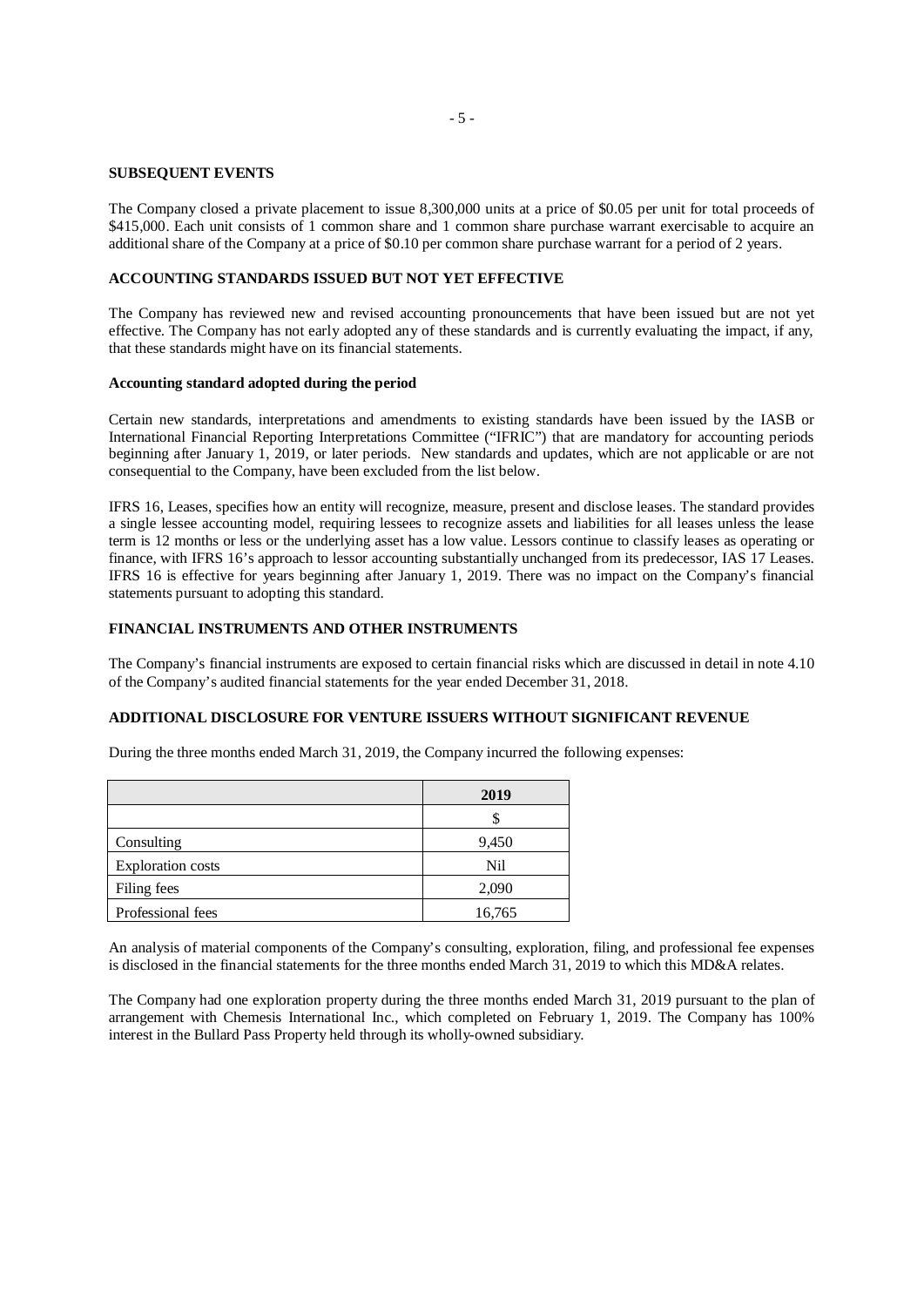### **DISCLOSURE OF OUTSTANDING SHARE DATA**

Shares issued and outstanding as at May 30, 2019 is 11,546,622 common shares.

As of May 30, 2019, the following warrants were outstanding:

| <b>Expiry date</b> | Warrants  | <b>Exercise Price</b> |      |  |
|--------------------|-----------|-----------------------|------|--|
| August 3, 2019     | 229.014   |                       | l.OO |  |
| April 18, 2021     | 8.300.000 |                       | 0.10 |  |

Pursuant to the spin-out transaction options the Company granted 305,000 options. As of May 30, 2019, the following options were outstanding:

|                    | <b>Outstanding and exercisable</b> |   |                          |                                          |  |
|--------------------|------------------------------------|---|--------------------------|------------------------------------------|--|
| <b>Expiry date</b> | Number of<br><b>Options</b>        |   | <b>Exercise</b><br>price | Remaining<br>contractual life<br>(years) |  |
| September 18, 2019 | 7,500                              | S | 1.00                     | 0.47                                     |  |
| June 9, 2022       | 17,500                             |   | 0.50                     | 3.19                                     |  |
| August 18, 2022    | 15,000                             |   | 1.10                     | 3.39                                     |  |
| July 22, 2023      | 240,000                            |   | 1.00                     | 4.31                                     |  |
| September 27, 2023 | 10,000                             |   | 1.74                     | 4.50                                     |  |
| November 6, 2023   | 15,000                             |   | 1.40                     | 4.61                                     |  |
|                    | 305,000                            |   |                          |                                          |  |

# **RISK FACTORS**

Much of the information included in this report includes or is based upon estimates, projections or other forwardlooking statements. Such forward-looking statements include any projections or estimates made by the Company and its management in connection with the Company's business operations. While these forward-looking statements, and any assumptions upon which they are based, are made in good faith and reflect the Company's current judgment regarding the direction of its business, actual results will almost always vary, sometimes materially, from any estimates, predictions, projections, assumptions, or other future performance suggested herein. Except as required by law, the Company undertakes no obligation to update forward-looking statements to reflect events or circumstances occurring after the date of such statements.

Such estimates, projections or other forward-looking statements involve various risks and uncertainties as outlined below. The Company cautions readers of this report that important factors in some cases have affected and, in the future, could materially affect actual results and cause actual results to differ materially from the results expressed in any such estimates, projections or other forward-looking statements. In evaluating the Company, its business and any investment in its business, readers should carefully consider the following factors:

## **Risks Related to the Company's Business**

# *Because of the unique difficulties and uncertainties inherent in mineral exploration ventures, the Company faces a high risk of business failure.*

Potential investors should be aware of the difficulties normally encountered by mineral exploration companies and the high rate of failure of such enterprises. The likelihood of success must be considered in light of the problems, expenses, difficulties, complications and delays encountered in connection with the exploration program that the Company intends to undertake on its properties and any additional properties that the Company may acquire. These potential problems include unanticipated problems relating to exploration, and additional costs and expenses that may exceed current estimates. The expenditures to be made by the Company in the exploration of its properties may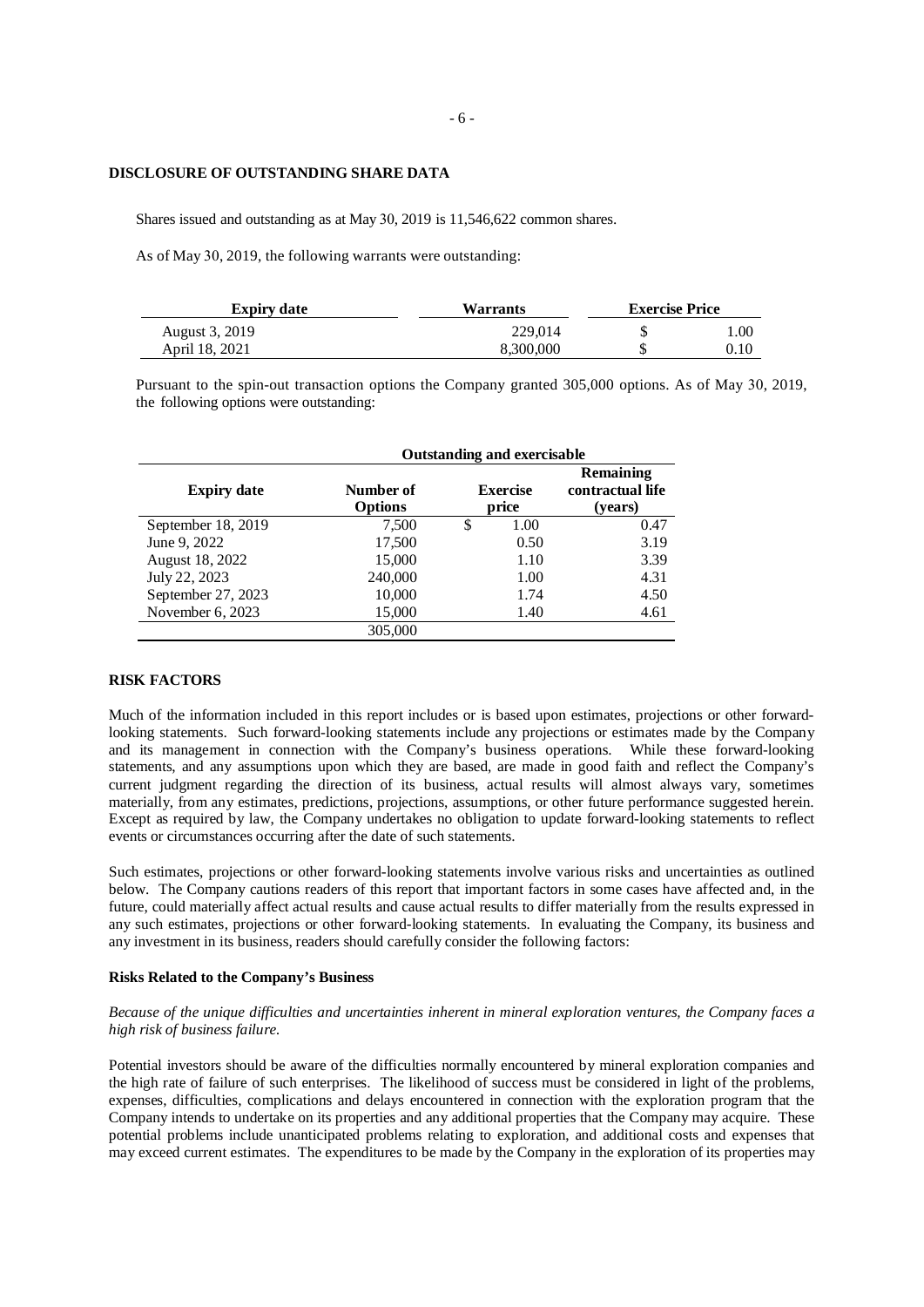not result in the discovery of mineral deposits. Any expenditures that the Company may make in the exploration of any other mineral property that it may acquire may not result in the discovery of any commercially exploitable mineral deposits. Problems such as unusual or unexpected geological formations and other conditions are involved in all mineral exploration and often result in unsuccessful exploration efforts. If the results of the Company's exploration do not reveal viable commercial mineralization, the Company may decide to abandon some or all of its property interests.

#### *Loss of Interest in Properties*

The Company's ability to maintain an interest in the properties optioned by the Company will be dependent on its ability to raise additional funds by equity financing. Failure to obtain additional financing may result in the Company being unable to make the periodic payments required to keep the property interests in good standing and could result in the delay or postponement of further exploration and or the partial or total loss of the Company's interest in the properties optioned by the Company, including the Qualifying Property.

*Because of the speculative nature of the exploration of mineral properties, there is no assurance that the Company's exploration activities will result in the discovery of any quantities of mineral deposits on its current properties or any other additional properties the Company may acquire.*

The Company intends to continue exploration on its current properties and the Company may or may not acquire additional interests in other mineral properties. The search for mineral deposits as a business is extremely risky. The Company can provide investors with no assurance that exploration on its current properties, or any other property that the Company may acquire, will establish that any commercially exploitable quantities of mineral deposits exist. Additional potential problems may prevent the Company from discovering any mineral deposits. These potential problems include unanticipated problems relating to exploration and additional costs and expenses that may exceed current estimates. If the Company is unable to establish the presence of mineral deposits on its properties, its ability to fund future exploration activities will be impeded, the Company will not be able to operate profitably and investors may lose all of their investment in the Company.

*The potential profitability of mineral ventures depends in part upon factors beyond the control of the Company and even if the Company discovers and exploits mineral deposits, the Company may never become commercially viable and the Company may be forced to cease operations.*

The commercial feasibility of an exploration program on a mineral property is dependent upon many factors beyond the Company's control, including the existence and size of mineral deposits in the properties the Company explores the proximity and capacity of processing equipment, market fluctuations of prices, taxes, royalties, land tenure, allowable production and environmental regulation. These factors cannot be accurately predicted and any one or a combination of these factors may result in the Company not receiving an adequate return on invested capital. These factors may have material and negative effects on the Company's financial performance and its ability to continue operations.

# *Exploration and exploitation activities are subject to comprehensive regulation which may cause substantial delays or require capital outlays in excess of those anticipated causing an adverse effect on the Company.*

Exploration and exploitation activities are subject to federal, provincial, state and local laws, regulations and policies, including laws regulating the removal of natural resources from the ground and the discharge of materials into the environment. Exploration and exploitation activities are also subject to federal, provincial, state and local laws and regulations which seek to maintain health and safety standards by regulating the design and use of drilling methods and equipment.

Environmental and other legal standards imposed by federal, provincial, state or local authorities may be changed and any such changes may prevent the Company from conducting planned activities or may increase its costs of doing so, which would have material adverse effects on its business. Moreover, compliance with such laws may cause substantial delays or require capital outlays in excess of those anticipated, thus causing an adverse effect on the Company. Additionally, the Company may be subject to liability for pollution or other environmental damages that the Company may not be able to or elect not to insure against due to prohibitive premium costs and other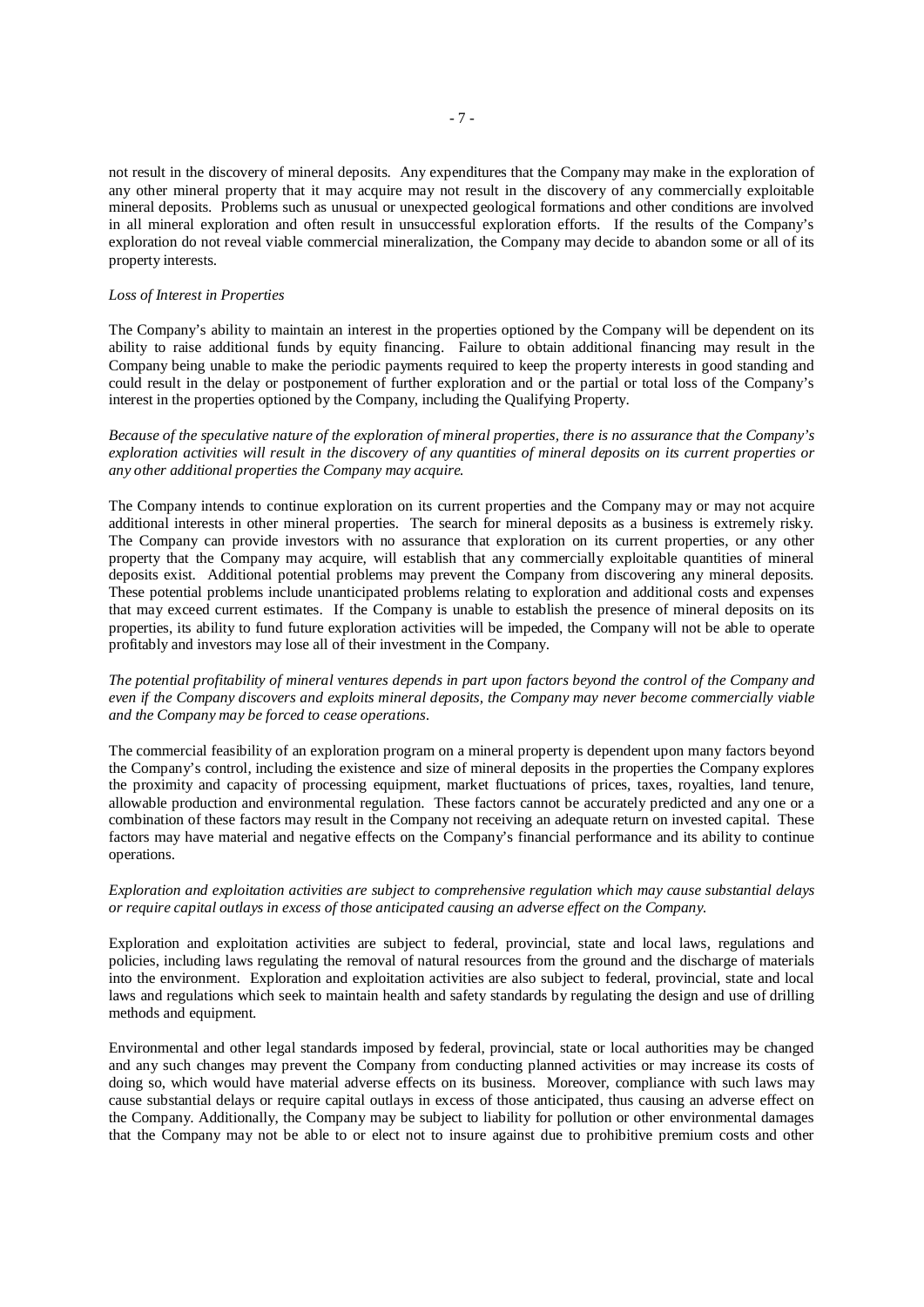reasons. Any laws, regulations or policies of any government body or regulatory agency may be changed, applied or interpreted in a manner which will alter and negatively affect the Company's ability to carry on its business.

*Title to mineral properties is a complex process and the Company may suffer a material adverse effect in the event one or more of its property interests are determined to have title deficiencies.*

Acquisition of title to mineral properties is a very detailed and time-consuming process. Title to, and the area of, mineral properties may be disputed. Although the Company has either staked property or entered into property option agreements or joint venture agreements on its existing Project interests, the Company cannot give an assurance that title to such property will not be challenged or impugned. Further, the Company cannot give an assurance that the existing description of mining titles will not be changed due to changes in policy, rulings, or law in the jurisdiction where the property is located. Mineral properties sometimes contain claims or transfer histories that examiners cannot verify. A successful claim that the Company does not have title to one or more of its properties could cause the Company to lose any rights to explore, develop and mine any minerals on that property, without compensation for its prior expenditures relating to such property.

The properties optioned by the Company may now or in the future be the subject of first nations land claims. The legal nature of aboriginal land claims is a matter of considerable complexity. The impact of any such claim on the Company's ownership interest in the properties optioned by the Company cannot be predicted with any degree of certainty and no assurance can be given that a broad recognition of aboriginal rights in the area in which the properties optioned by the Company are located, by way of a negotiated settlement or judicial pronouncement, would not have an adverse effect on the Company's activities. Even in the absence of such recognition, the Company may at some point be required to negotiate with first nations in order to facilitate exploration and development work on the properties optioned by the Company.

# *Because the Company's property interests may not contain mineral deposits and because it has never made a profit from its operations, the Company's securities are highly speculative and investors may lose all of their investment in the Company.*

The Company's securities must be considered highly speculative, generally because of the nature of its business and its stage of operations. The Company currently has exploration stage property interests which may not contain mineral deposits. The Company may or may not acquire additional interests in other mineral properties but the Company does not have plans to acquire rights in any specific mineral properties as of the date of this report. Accordingly, the Company has not generated significant revenues nor has it realized a profit from its operations to date and there is little likelihood that the Company will generate any revenues or realize any profits in the short term. Any profitability in the future from the Company's business will be dependent upon locating and exploiting mineral deposits on the Company's current properties or mineral deposits on any additional properties that the Company may acquire. The likelihood that any mineral properties that the Company may acquire or have an interest in will contain commercially exploitable mineral deposits is extremely remote. The Company may never discover mineral deposits in respect to its current properties or any other area, or the Company may do so and still not be commercially successful if the Company is unable to exploit those mineral deposits profitably. The Company may not be able to operate profitably and may have to cease operations, the price of its securities may decline and investors may lose all of their investment in the Company.

# *As the Company faces intense competition in the mineral exploration and exploitation industry, the Company will have to compete with the Company's competitors for financing and for qualified managerial and technical employees.*

The Company's competition includes large established mining companies with substantial capabilities and with greater financial and technical resources than the Company. As a result of this competition, the Company may have to compete for financing and be unable to acquire financing on terms it considers acceptable. The Company may also have to compete with the other mining companies for the recruitment and retention of qualified managerial and technical employees. If the Company is unable to successfully compete for financing or for qualified employees, the Company's exploration programs may be slowed down or suspended, which may cause the Company to cease operations as a company.